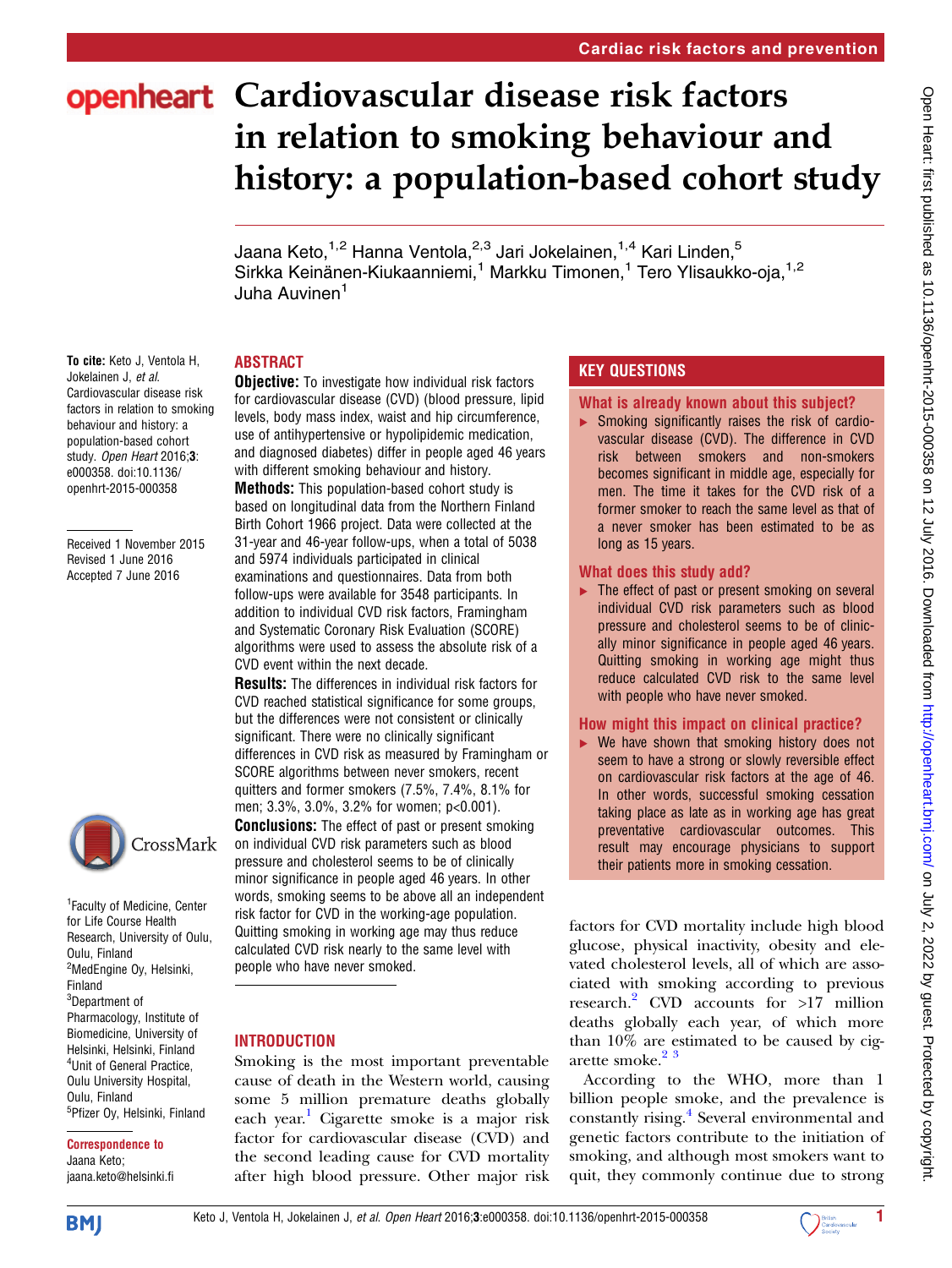#### <span id="page-1-0"></span>Open Heart

nicotine addiction.<sup>[5](#page-7-0)</sup> Smoking is more common among men and in lower socioeconomic classes, appearing concomitantly with other harmful health behaviour.<sup>6</sup> Men also have a two to five times higher risk of  $CVD$ . These factors contribute to the substantial gender imbalance in life expectancy. In Finland, for example, life expect-ancy is 77.5 years for men and [8](#page-7-0)3.4 years for women.<sup>8</sup>

In this study, we set out to investigate gender-specific CVD risk factors in relation to smoking status and history in the population aged 46 years. We employed the well-established Framingham risk score as a tool to estimate risk of a CVD event within the next 10 years among current smokers, individuals who had quit smoking recently or in the past and those who had never smoked. Smoking greatly raises CVD risk points in the Framingham equation, but other risk parameters, such as blood pressure, are included as well. We hypothesised that past smoking would be visible as an increase in these risk parameters and thus raise the risk of a CVD event for a former smoker when compared with a never smoker. In other words, we expected to find significant differences in CVD risk factors between recent quitters, former smokers and never smokers. We also hypothesised that current smokers would have significantly higher rates of individual CVD risk factors than non-smokers.

The analyses were based on the unique, prospective, population-based Northern Finland Birth Cohort 1966 study sample, which consists of >5000 well-characterised individuals. As serious cardiovascular events often take place in the population aged 60 and over, it is of key importance to characterise the risk of a CVD event within the next decade for people in their late 40s.

#### **METHODS**

#### Study population

This study is based on the Northern Finland Birth Cohort 1966 study sample, which is a longitudinal research programme in Finland's two northernmost provinces. The study is based on clinical measurements and questionnaires performed at examinations during a 31-year follow-up in 1997 and during a 46-year follow-up in 2012. All participants provided written informed consent, and the Ethical Committee of the Northern Ostrobothnia Hospital District has approved the Northern Finland Birth Cohort study (§94/2011), which is performed according to the Declaration of Helsinki of 1983.

The Northern Finland Birth Cohort 1966 initially included all of the 12 058 children whose expected time of delivery was in 1966. The entire cohort has been followed up since pregnancy with clinical examinations and questionnaires covering health, lifestyle and socioeconomic indicators at 0, 1, 14, 31 and 46 years of age. The present study is based on the 31-year and 46-year follow-ups, in which 5038 and 5974 individuals participated, respectively. The CVD risk estimation carried out

in this study was based on smoking status and other risk parameters mapped at the age of 46. The 31-year smoking status was used to investigate changes in smoking habits and development of CVD risk factors between ages 31 and 46. This analysis could be performed on 3548 participants for whom there were data from both follow-ups. Study sample selection is presented in figure 1. Characteristics of the study sample are presented in [table 1](#page-2-0).

#### Clinical examinations

During the 31-year and 46-year follow-up examinations, the participants gave blood samples and underwent physical examination, anthropometry and blood pressure determination performed by a study nurse or physician.

Weight and height, as well as waist and hip circumference, were measured with the participants wearing light underwear. Body height and weight were measured to an accuracy of 0.1 cm and 0.1 kg, respectively. Based on these measurements, body mass index (BMI;  $\text{kg/m}^2$ ) was calculated. The waist-to-hip ratio (WHR) was also calculated.

Systolic and diastolic blood pressure was measured on the right arm of the seated participants using an automated oscillometric blood pressure device (Omron



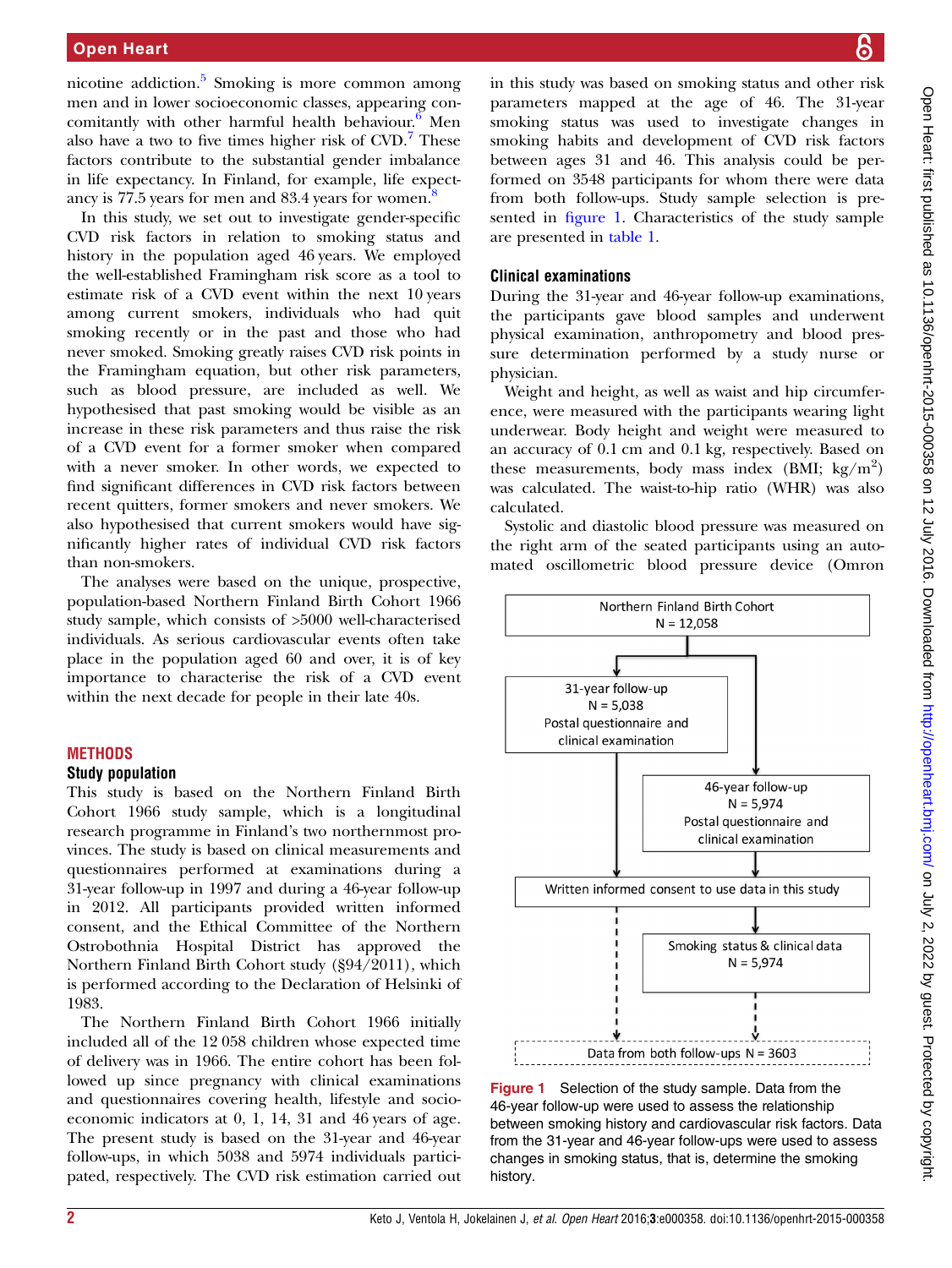<span id="page-2-0"></span>Table 1 Characteristics of the study population at the age of 46

| <b>Database</b>                        | <b>Men</b><br><b>NFBC 1966</b> | Women<br><b>NFBC 1966</b> |  |
|----------------------------------------|--------------------------------|---------------------------|--|
|                                        |                                |                           |  |
| n                                      | 2 7 3 6                        | 3 2 3 8                   |  |
| Age (years)                            | $46.6 \pm 0.6$                 | $46.6 \pm 0.6$            |  |
| Current smokers, n (%)                 | 743 (27.5)                     | 665 (20.3)                |  |
| Recent quitters, n (%)                 | 64(2.3)                        | 57(1.8)                   |  |
| Former smokers n, (%)                  | 707 (25.8)                     | 694 (21.4)                |  |
| Never smokers n, (%)                   | 1222(44.7)                     | 1822(56)                  |  |
| Use of antihypertensive medication (%) | 18.5                           | 16.6                      |  |
| Use of hypolipidemic medication (%)    | 6.9                            | 2.3                       |  |
| Type 2 diabetes $(\%)$                 | 3.0                            | 2.6                       |  |
| <b>BMI</b>                             | $27.3 + 4.3$                   | $26.5 \pm 5.2$            |  |
| Waist (cm)                             | $97.5 \pm 11.8$                | $87.3 \pm 13.1$           |  |
| Hip (cm)                               | $99.3 \pm 7.8$                 | $100.5 \pm 10.9$          |  |
| <b>WHR</b>                             | $0.98 \pm 0.06$                | $0.87 \pm 0.06$           |  |
| Total cholesterol (mmol/L)             | $5.54 \pm 1.0$                 | $5.18 \pm 0.85$           |  |
| HDL (mmol/L)                           | $1.40 \pm 0.33$                | $1.67 \pm 0.39$           |  |
| LDL (mmol/L)                           | $3.74 \pm 0.94$                | $3.24 \pm 0.86$           |  |
| Triglycerides (mmol/L)                 | $1.49 \pm 0.96$                | $1.08 \pm 0.58$           |  |
| Systolic blood pressure (mm Hg)        | $128.2 \pm 13.9$               | $118.51 \pm 15.5$         |  |
| Diastolic blood pressure (mm Hg)       | $86.5 \pm 10.2$                | $82.4 \pm 10.7$           |  |
| SCORE risk score (%)                   | $1.7 \pm 0.8$                  | $0.3 \pm 0.2$             |  |
| Framingham risk score (%)              | $9.4 \pm 5.1$                  | $3.7 \pm 2.6$             |  |

The values are presented as mean±SD unless otherwise indicated.

BMI, body mass index; HDL, high-density lipoprotein; LDL, low-density lipoprotein; NFBC 1966, Northern Finland Birth Cohort 1966; SCORE, Systematic Coronary Risk Evaluation; WHR, waist to hip ratio.

Digital Automatic Blood Pressure Monitor Model M10-IT) and an appropriately sized cuff. The mean of two lowest values out of three measurements was recorded as blood pressure.

Serum total cholesterol, high-density lipoprotein (HDL) and low-density lipoprotein (LDL) cholesterol, and triglycerides were determined from fasting samples using an enzymatic assay method. All plasma samples were analysed in a University Hospital of Oulu laboratory according to a standardised protocol.

Information on diagnosed type 2 diabetes, in addition to the use of antihypertensive and hypolipidemic medication, was acquired by a questionnaire at the 31-year and 46-year follow-ups.

#### Smoking status and study groups

Smoking status assessment was based on standards of the Finland Cardiovascular Risk (FINRISK) study and four smoking-related questions ('Have you ever smoked?', 'Have you ever smoked regularly, almost daily for at least a year?', 'Do you smoke now?' and 'When was the last time you smoked?') collected at the 31-year and 46-year follow-ups.<sup>9</sup> Participants were divided into four groups based on their smoking status at age 46: (1) current smokers (n=1408; 665 women, 743 men), (2) recent quitters (n=121; 57 women, 64 men), (3) former smokers (n=1401; 694 women, 707 men) and (4) never smokers (n=3044; 1822 women, 1222 men). Those who answered 'no' to a question 'Have you ever smoked?' were considered never smokers. Those who

had smoked almost daily for at least a year but had quit at least 6 months ago were considered former smokers, whereas those who had quit more recently were considered recent quitters. Those who smoked 2–7 days a week or whose last smoke was today or yesterday were considered current smokers.

# CVD risk factor assessment

#### Framingham risk score

We adopted the gender-specific 2008 Framingham risk score prediction equation by D'Agostino *et al*<sup>[10](#page-7-0)</sup> to estimate the individual's absolute risk  $(\%)$  for a first cardiovascular event within 10 years. The events assessed were fatal or non-fatal coronary heart disease, stroke, peripheral artery disease or heart failure. Parameters included in the algorithm are smoking status, age, systolic blood pressure, total cholesterol, HDL cholesterol, type 2 diabetes status and treatment for hypertension. All parameters have varying contribution to the total score, age being the variable with main effect. The method is based on a cohort of inhabitants of Framingham, Massachusetts, with the mean age of 49. The method has since been validated for the white, middle-aged population, and can be thought to estimate cardiovascular risk in our population fairly well without further ethnical calibration.

# Systematic Coronary Risk Evaluation (SCORE)

The Systematic Coronary Risk Evaluation (SCORE) algorithm includes smoking status, age, systolic blood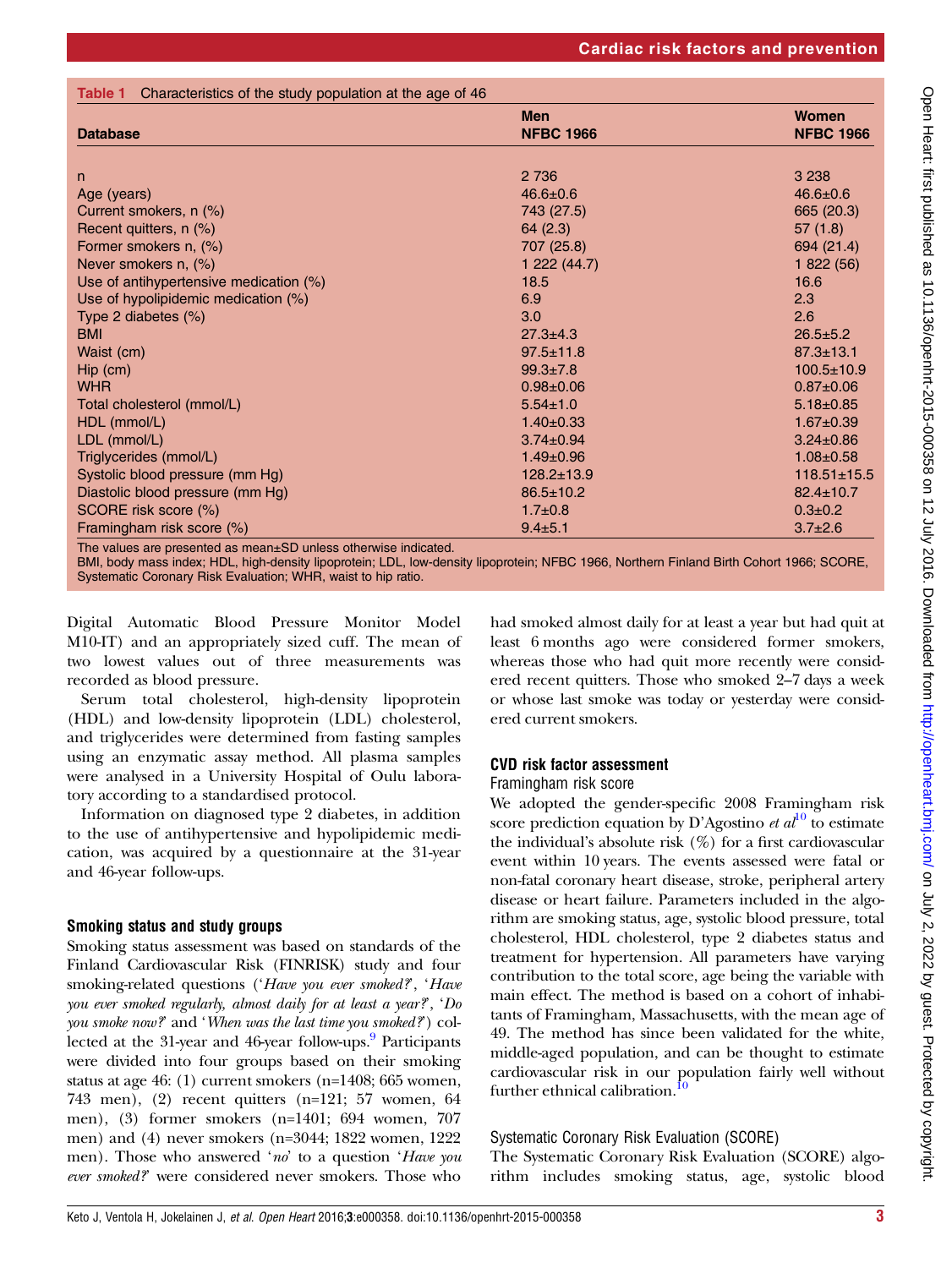pressure and total cholesterol as risk factors for a fatal cardiovascular event in the next  $10 \text{ years.}$ <sup>11</sup> The SCORE risk was calculated for each participant according to a gender-specific algorithm. The high-risk population version of the SCORE algorithm we used is based on Finnish, Danish and Norwegian cohorts, and is thus especially well applicable for our data set. Including the SCORE algorithm in our study was thus also a means to validate the Framingham method for our population, even though the end points are slightly different for these two models.

#### Other CVD risk factors

In addition to the risk factors included in the Framingham and SCORE equations, we examined weight, BMI, waist and hip circumference, serum triglycerides and LDL cholesterol, which are known risk factors for CVD.

# Statistical analysis

Distributions of continuous variables were expressed as means±SD, and categorical variables as numbers and percentage of proportions. Log transformation was used to normalise the skewness of the distributions. The  $\chi^2$  test, independent-sample t-test or analysis of variance (ANOVA) were used to study the association between different smoking habits and cardiovascular risk factors. Logistic regression analysis was used to examine the associations between smoking habits and binary cardiovascular risk factors. Moreover, analysis of covariance (ANCOVA) was used to examine the association between smoking habits and known cardiovascular risk factors. Post hoc analyses between the groups were performed using multiplecomparison Dunnett's test, and current smokers were used as control group. Potential confounding factors, BMI and the use of antihypertensive medication or hypolipidemic medication, as appropriate, were controlled in multivariate analysis. A p<0.05 was considered statistically significant. Statistical analyses were conducted using the open-source software package R V.3.1.0.

# **RESULTS**

Of the 12 058 live-born participants, 11 322 participants were alive and their addresses were known at the age of 31 and 10 282 participants at the age of 46. At the 31-year time point, 5038 people answered the questionnaire and participated in clinical examinations. In the 46-year follow-up, the corresponding number was 5974. Data from the 31-year and 46-year follow-ups were available for 3548 participants, who had given written informed consent to use their data in this study (fi[gure 1\)](#page-1-0).

# Smoking history and individual cardiovascular risk factors

The mean values of CVD risk factors analysed in the present study are presented in [table 2.](#page-4-0) BMI was adjusted for when testing for differences between groups with different smoking histories.

# BMI, waist circumference and WHR

Smokers had a higher BMI and greater waist circumference than individuals who had never smoked (p<0.001) for both genders).

# Cholesterol, triglycerides and use of hypolipidemic medication

Currently smoking men had higher total cholesterol (p<0.028) and triglyceride levels (p<0.001) than never smokers. Currently smoking women also had a significantly poorer lipid profile than never smokers: the levels of LDL and triglycerides were higher (p=0.002 and p<0.001, respectively), whereas HDL was lower (p<0.001; use of hypolipidemic medication adjusted).

Among women, currently smoking and recently quit individuals used hypolipidemic medication more often than former and never smokers ( $p=0.007$ ). Such a difference was not observed among men.

# Blood pressure

In men, former smokers had the highest mean systolic and diastolic blood pressure ( $p<0.001$  and  $p<0.011$ ; use of antihypertensive medication adjusted) and they also used more antihypertensive medication than other groups (p=0.015). In women, never smokers had the highest systolic blood pressure (p=0.016; use of antihypertensive medication adjusted). No difference was found in diastolic blood pressure between the female groups.

# Diabetes

Type 2 diabetes rate was similar among former and current male smokers, whereas never smokers had significantly less type 2 diabetes ( $p<0.001$ ). For women, no statistical difference was found between the groups.

# Smoking history and risk of a cardiovascular event

Framingham risk score was calculated to assess the absolute risk of a first CVD event in the next 10 years across study groups. The mean Framingham risk score for currently smoking men was 14.7%, whereas the risk for never smokers was 7.5% (p<0.001). For currently smoking women, the mean Framingham risk score was 5.9% and 3.3% for never smokers ( $p<0.001$ ). Current smokers also had a higher CVD risk in comparison with former smokers and recent quitters (p<0.001 for both genders). There were no clinically significant differences in the Framingham risk scores among never smokers, recent quitters and former smokers [\(table 2,](#page-4-0) fi[gure 2\)](#page-5-0). Smoking was also associated with a higher risk of a fatal cardiovascular event defined by the SCORE equation for both genders (p<0.001), validating the Framingham risk score for CVD events [\(table 2\)](#page-4-0).

# Changes in smoking behaviour over time

At age 31, 38% of men and 26% of women smoked. Approximately 40% (41% of men; 39% of women) had quit smoking by age 46 and ∼60% (60% of men; 61% of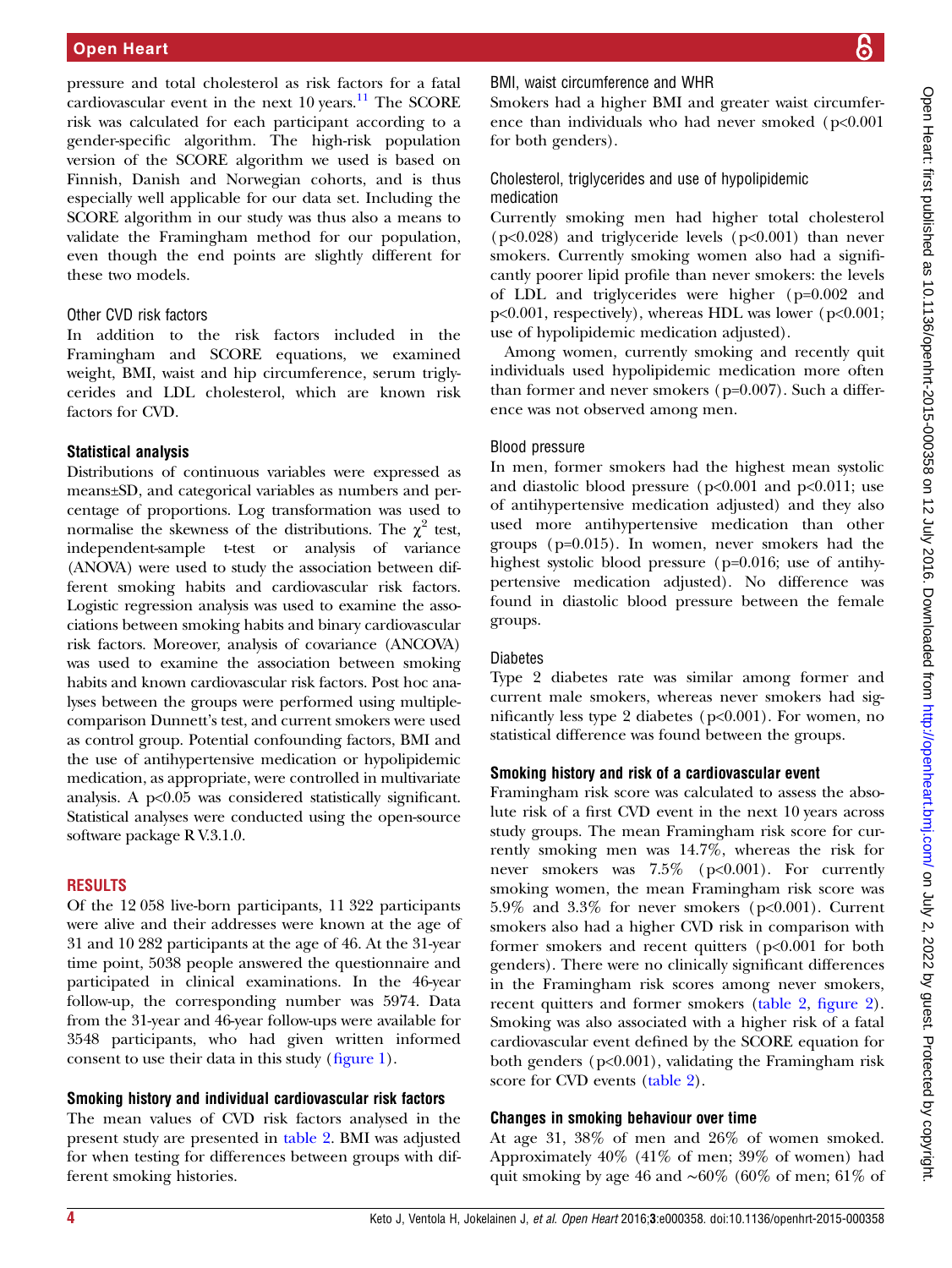<span id="page-4-0"></span>

|                                        | <b>Men</b>                       |                    |                                 |                                | Women                    |                                  |                    |                                 |                         |              |
|----------------------------------------|----------------------------------|--------------------|---------------------------------|--------------------------------|--------------------------|----------------------------------|--------------------|---------------------------------|-------------------------|--------------|
|                                        | <b>Current</b><br><b>smokers</b> | Recent<br>quitters | <b>Former</b><br><b>smokers</b> | <b>Never</b><br><b>smokers</b> | p Value                  | <b>Current</b><br><b>smokers</b> | Recent<br>quitters | <b>Former</b><br><b>smokers</b> | <b>Never</b><br>smokers | p Value      |
| n.                                     | 743                              | 64                 | 707                             | 1222                           |                          | 665                              | 57                 | 694                             | 1822                    |              |
| BMI $(kg/m^2)$                         | $27.2 + 4.5$                     | $27.5 + 4.0$       | $27.9 \pm 4.0$                  | $26.8 + 4.0$                   | $< 0.001*$               | $27.1 \pm 5.4$                   | $26.8 + 5.7$       | $26.9 + 5.4$                    | $26.1 \pm 5.1$          | $< 0.001*$   |
| Waist (cm)                             | $98.3 \pm 12.3$                  | $99.6 \pm 10.9$    | $99.0 \pm 11.6$                 | $95.8 \pm 11.3$                | $< 0.001*$               | $89.2 \pm 13.6$                  | $89.0 \pm 15.0$    | $88.5 \pm 13.5$                 | $85.9 \pm 12.4$         | $< 0.001*$   |
| $Hip$ (cm)                             | $98.8 \pm 8.2$                   | $99.9 + 8.3$       | $100.4 \pm 7.8$                 | $98.9 \pm 7.3$                 | $< 0.001*$               | $101.2 \pm 11.2$                 | $101.2 \pm 12.5$   | $101.7 \pm 10.9$                | $99.7 \pm 10.8$         | $< 0.001*$   |
| <b>WHR</b>                             | $1.0 + 0.1$                      | $1.0 + 0.1$        | $1.0 + 0.1$                     | $1.0+0.1$                      | $< 0.001*$               | $0.9 + 0.1$                      | $0.9 + 0.1$        | $0.9 + 0.1$                     | $0.9 + 0.1$             | $< 0.001*$   |
| Total cholesterol†‡ (mmol/L)           | $5.6 \pm 1.0$                    | $5.5 \pm 1.0$      | $5.6 \pm 1.0$                   | $5.5 \pm 1.0$                  | $0.028*$                 | $5.2 \pm 0.9$                    | $5.1 \pm 0.7$      | $5.1 \pm 0.8$                   | $5.2 \pm 0.8$           | $0.521*$     |
| HDL cholesterol <sup>+</sup> (mmol/L)  | $1.35 \pm 0.3$                   | $1.36 \pm 0.3$     | $1.41 \pm 0.3$                  | $1.42 \pm 0.3$                 | $< 0.001$ <sup>*</sup> § | $1.58 \pm 0.4$                   | $1.77 \pm 0.4$     | $1.66 \pm 0.4$                  | $1.69 \pm 0.4$          | $< 0.001*$ § |
| LDL cholesterol (mmol/L)               | $3.81 \pm 1.0$                   | $3.69 \pm 0.9$     | $3.80 \pm 0.9$                  | $3.66 \pm 0.9$                 | $0.002*$                 | $3.34 \pm 1.0$                   | $2.98 \pm 0.9$     | $3.21 \pm 0.8$                  | $3.22 \pm 0.8$          | $0.002*$     |
| Triglycerides (mmol/L)                 | $1.7 \pm 1.0$                    | $1.4 \pm 0.6$      | $1.5 \pm 1.0$                   | $1.4 \pm 0.9$                  | $< 0.001*$               | $1.2 \pm 0.6$                    | $1.1 \pm 0.6$      | $1.1 \pm 0.6$                   | $1.0 \pm 0.5$           | <0.001*§     |
| Systolic BP†‡ (mm Hg)                  | $127.1 \pm 13.8$                 | $126.4 \pm 13.0$   | $129.5 \pm 13.4$                | $128.1 \pm 14.2$               | $0.011*$ §               | $117.5 \pm 15.4$                 | $116.8 \pm 16.2$   | $117.5 \pm 15.4$                | $119.1 \pm 15.2$        | $0.016*$     |
| Diastolic BP (mm Hg)                   | $86.3 \pm 10.2$                  | $86.1 \pm 9.5$     | $87.8 + 9.8$                    | $85.9 \pm 10.3$                | $<0.001*$                | $82.6 \pm 11.1$                  | $81.2 \pm 11.8$    | $81.6 \pm 10.7$                 | $82.6 \pm 10.5$         | $0.110*$     |
| Antihypertensive medication<br>$(*)$ † | 17.4                             | 16.9               | 22.6                            | 17.1                           | $0.015*$                 | 20.7                             | 20.7               | 15.2                            | 15.3                    | $0.007*$     |
| Hypolipidemic medication (%)           | 6.8                              | 4.6                | 8.9                             | 6.2                            | $0.125*$                 | 3.7                              | 1.7                | 1.7                             | $\overline{2}$          | $0.041*$     |
| Type 2 diabetes $(\%)\uparrow$         | 4.0                              | $\mathbf{0}$       | 4.2                             | 1.8                            | $< 0.001*$               | 4.2                              | 3.5                | 3.0                             | 1.8                     | $< 0.001*$   |
| SCORE risk score (%)                   | $2.6 \pm 1.0$                    | $1.3 \pm 0.4$      | $1.4 \pm 0.5$                   | $1.3 \pm 0.5$                  | $< 0.001*$               | $0.5 \pm 0.2$                    | $0.2 \pm 0.1$      | $0.2 \pm 0.1$                   | $0.2 \pm 0.1$           | $< 0.001*$   |
| Framingham risk score (%)              | $14.7 \pm 6.0$                   | $7.4 \pm 2.3$      | $8.1 \pm 3.2$                   | $7.5 \pm 3.4$                  | $< 0.001*$               | $5.9 \pm 3.9$                    | $3.0 \pm 2.1$      | $3.2 \pm 1.9$                   | $3.3 \pm 1.9$           | $< 0.001*$   |

The values are presented as mean±SD unless otherwise indicated.

\*BMI is adjusted for when testing for differences between groups.

†Included in Framingham risk score.

‡Included in SCORE risk score.

§Use of antihypertensive and lipid profile-lowering medication is adjusted for when testing for differences between groups.

BMI, body mass index; BP, blood pressure; CVD, cardiovascular disease; HDL, high-density lipoprotein; LDL, low-density lipoprotein; SCORE, Systematic Coronary Risk Evaluation; WHR, waist to hip ratio.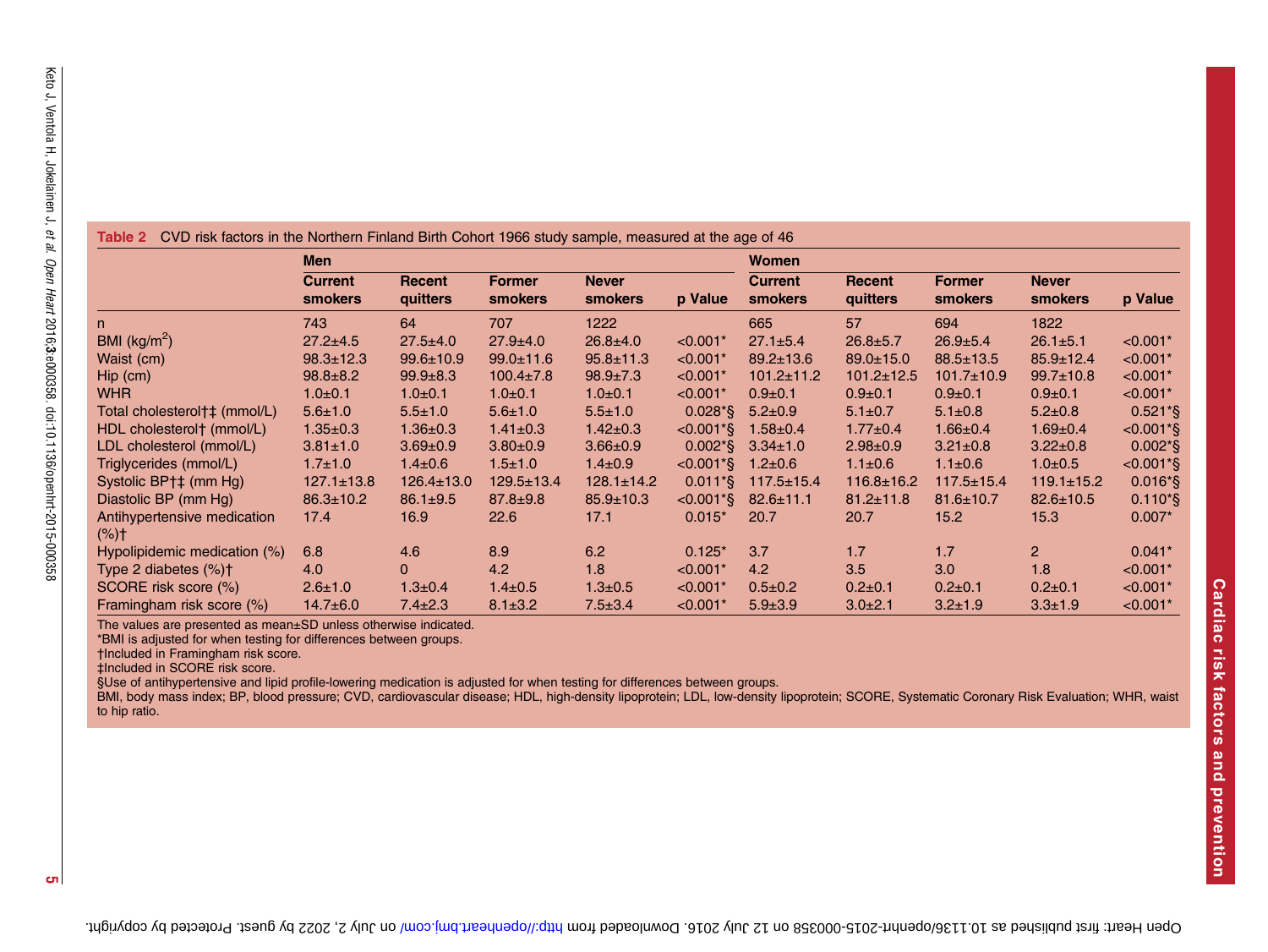<span id="page-5-0"></span>Figure 2 Absolute risk of a first cardiovascular event in the next decade as defined by the Framingham risk score. BMI was adjusted for when testing for differences between groups with different smoking histories. \*p<0.001. BMI, body mass index.



women) continued smoking at age 46. Over 80% of those who had quit smoking before age 31 remained non-smokers at age 46 (84% of men; 84% of women; fi[gure 3](#page-6-0)).

#### Changes in risk factors over time

All CVD risk factors tracked between ages 31 and 46 (blood pressure, total cholesterol, LDL and HDL values, triglycerides, BMI, hip and waist circumference) increased with age. The greatest numerical difference was observed among current smokers, but there were no statistical differences between the groups.

# **DISCUSSION**

In the present study, we set out to investigate CVD risk factors among men and women aged 46 years based on their smoking history.

# Smoking history and cardiovascular risk factors

Smoking, lipid abnormalities and high blood pressure are well-established risk factors for CVD. Apart from being an individual risk factor for CVD, smoking has generally been associated with many of the other risk factors such as a poorer lipid profile and elevated blood pressure. According to previous research, smokers have higher serum cholesterol, triglyceride and LDL levels, and lower levels of HDLs than non-smokers, but the effect of smoking cessation on lipid profile seems to be quite modest.<sup>12–[14](#page-7-0)</sup> A meta-analysis of 27 prospective studies on the effect of smoking cessation found a small but significant increase in the level of HDL, favouring former smokers over current smokers when the measurement intervals ranged from 30 days to 2 or more years.<sup>[13](#page-7-0)</sup> The same study found no significant changes in the level of total cholesterol, LDL or triglycerides. In the present analysis, we observed statistically significant differences in lipid levels, favouring individuals who had never smoked over current smokers. However, these differences were modest and clinically insignificant at the group level. Interestingly, lipid levels were slightly above recommendations in all groups studied.<sup>[15](#page-7-0)</sup> The use of antihypertensive or hypolipidemic medication was slightly more common among current smokers when compared with the group of never smokers. Also, type 2 diabetes was more common among smokers than never smokers, contributing to the higher Framingham total score in this group.

In the present study, there were no clinically major differences in blood pressure between the groups, and the mean blood pressure was within recommendations in all groups.[15](#page-7-0) Smoking causes acute increase in blood pres-sure, which declines quickly after smoking.<sup>[16](#page-7-0)</sup> However, there is no consensus regarding the role of smoking in long-term blood pressure in generally healthy people.<sup>[17](#page-7-0)</sup> Though lifelong non-smokers seem to have lower blood pressure than current smokers, the effect of smoking cessation on blood pressure remains unclear with contradictory findings.<sup>13</sup> <sup>17–19</sup> In one study, no significant change in blood pressure was found after two and a half years after smoking cessation in either the group of former smokers or the control group of never smokers. $\frac{13}{13}$  $\frac{13}{13}$  $\frac{13}{13}$  We were not able to find such a long-term effect in our population aged 46 years either.

Obesity and diabetes are also known to contribute to the absolute risk of  $CVD$ .<sup>[12](#page-7-0)</sup> In the present study, the group of former smokers had the highest BMI. Indeed, people who stop smoking often gain weight, which is probably due to nicotine acting as an appetite suppressant.<sup>[20](#page-8-0)</sup>

While the risk of CVD decreases immediately after smoking cessation, the extent and speed of the risk reduction are not clear.<sup>[21](#page-8-0)</sup> Depending on the study, the CVD risk of former smokers reverts to the level of lifelong non-smokers within  $3-15$  years.<sup>21</sup> <sup>22</sup> In our study, the total increase in CVD risk among current smokers resulted mainly from the smoking itself, rather than from the aggregation of multiple risk factors in these individuals. Therefore, our results support the assumption that smoking is predominantly a major individual risk factor for CVD, instead of increasing other risk factors or being an indicator for harmful lifestyle habits.<sup>2</sup> Indeed, contrary to our hypothesis, the differences in individual risk factors for CVD were not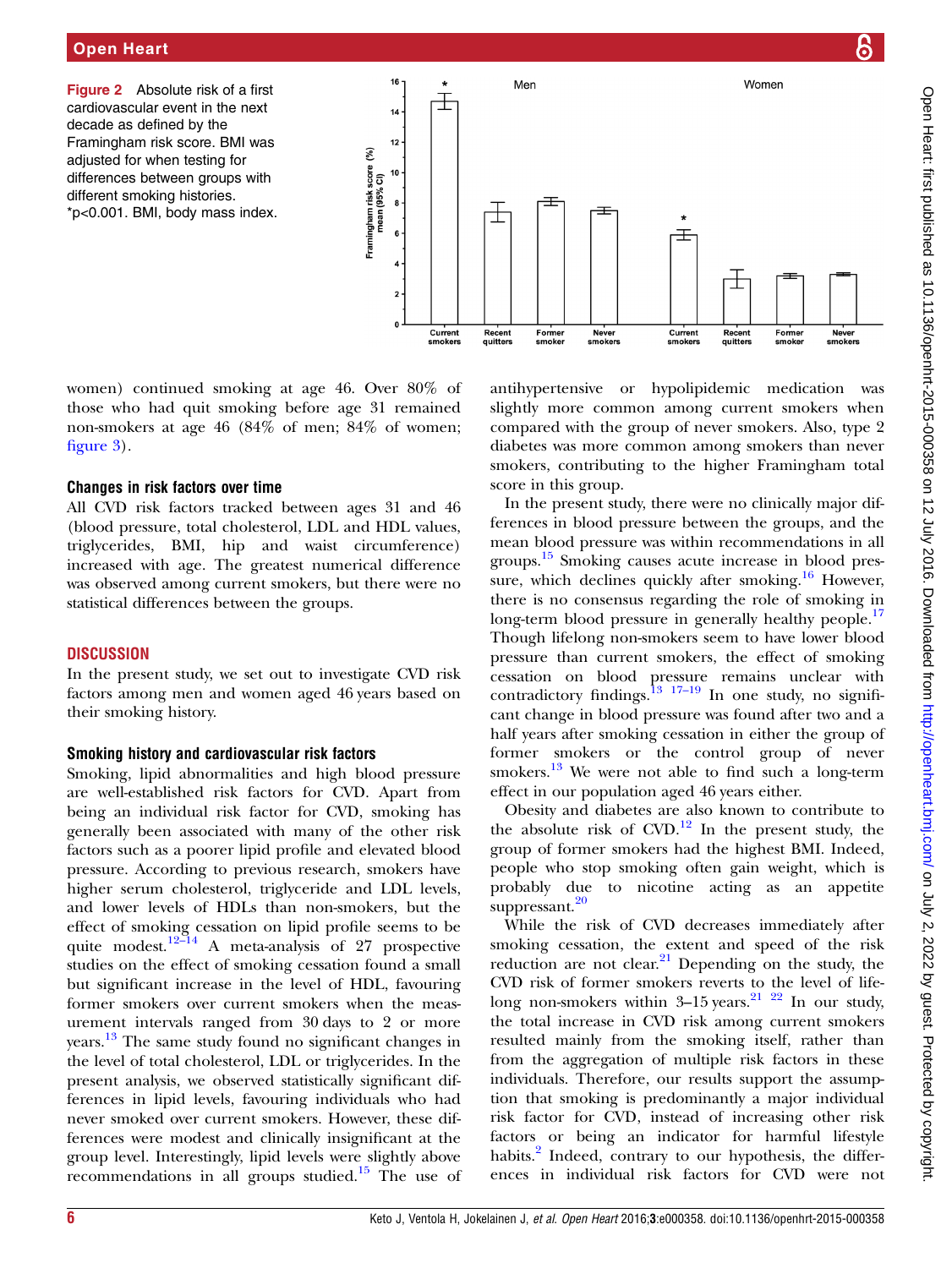<span id="page-6-0"></span>

Figure 3 Changes in smoking behaviour over time. Categories for this figure were generated as follows: (A) At the age of 31, the 'non-smoker' group includes all individuals who had never smoked. At the age of 46, the 'non-smoker' group includes individuals who had never smoked or who had quit smoking before the age of 31. (B) At the age of 31, the 'quit smoking' group includes participants who were 'recent quitters' or 'former smokers' at the time of evaluation. At the age of 46, the 'quit smoking' group includes those individuals who had smoked regularly at some point but had quit smoking between ages 31 and 46. (C) The 'smoker' group includes individuals identified as 'current smokers' at the time of evaluation.

clinically significant among smokers, non-smokers, former smokers and recent quitters.

#### Mechanisms of smoking-induced cardiovascular events

The mechanisms underlying cigarette smoke-induced atherosclerosis, arterial thrombosis and their clinical manifestations as CVD are only partially understood and can be divided into several systemic pathways. First, reactive oxygen species induce cardiac remodelling, seen as left ventricular hypertrophy and atrial fibrosis, which increase the risk of stroke.[23](#page-8-0) Oxidative stress caused by systemic oxygen free radicals causes systemic and local inflammation, which is seen as elevation in levels of C reactive protein and peripheral leucocytes, in addition to other proinflammatory cytokines, which promote<br>arterial thrombosis.<sup>24</sup> Second, nicotine-stimulated  $\arct{1}$  thrombosis.<sup>[24](#page-8-0)</sup> Second, nicotine-stimulated release of adrenal medulla hormones modifies cardiac output by increasing heart rate, ventricular contractility and blood pressure, which might lead to cardiac ischaemia.[25](#page-8-0) Third, compounds in cigarette smoke expose smokers to myocardial ischaemia by causing deficient vasomotor functions, which is seen as thickening of the arterial wall and intima media, reduced ability to expand and contract vessels, as well as increased arterial stenosis.<sup>26 27</sup> There are currently also many other known mechanisms by which smoking contributes to the increased CVD risk.<sup>28</sup> <sup>29</sup>

#### Strengths and limitations of the study

While the rate of cardiovascular mortality is at a steady decline in the Western world, CVD remains the leading cause of death in our Finnish setting. $30$  Even though cardiovascular events lead to death all the more seldom, they are extremely costly for the healthcare system. Moreover, especially non-fatal stroke can have devastating consequences for the quality of life of the patient and their family. It is thus of key importance to recognise which measures are impactful in CVD prevention.

Large, prospective, population-based study samples, such as the Northern Finland Birth Cohort used in the present study, are optimal for studying common diseases and their risk factors. In the present sample, the participants' smoking history and changes to it were thoroughly mapped throughout their lives. Considering the fact that participation in the study takes several days at each point of data collection, the dropout rate has been very small. This may indicate high motivation of the participants, which is likely to increase the reliability of the self-reported data on smoking status and history. On the other hand, it is also possible that individuals with little interest in health issues may be under-represented in the sample. In the present study, we deliberately did not adjust analyses for the participants' socioeconomic status, which was expected to further highlight the differences in CVD risk factors between the groups. This is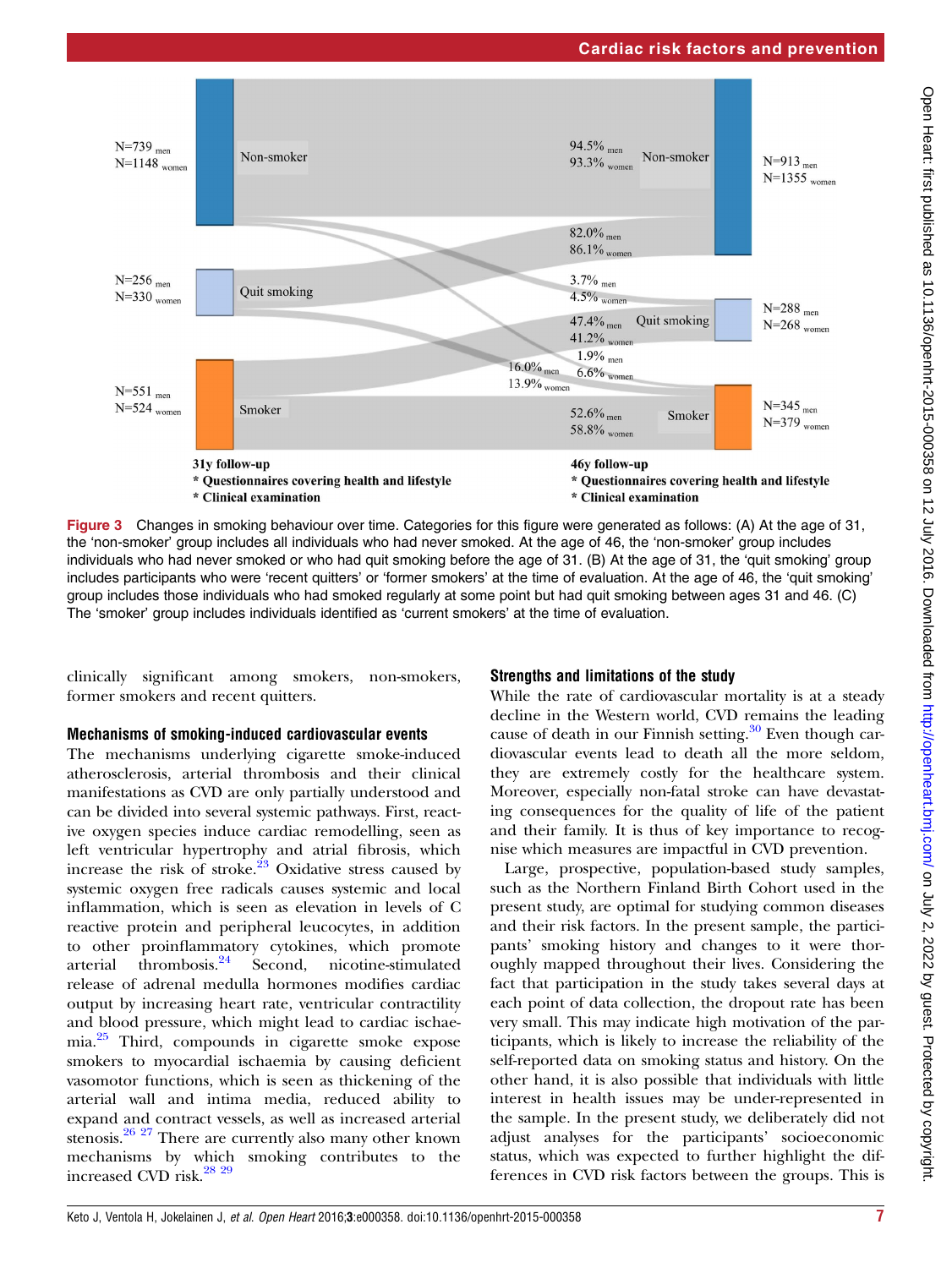<span id="page-7-0"></span>because smoking and other harmful health behaviour, such as an unhealthy diet, high alcohol consumption or lack of physical exercise, typically occur in lower socioeconomic classes. $6$  However, we did adjust for a common indicator of these harmful habits—BMI—when comparing individual risk factors and absolute risk scores between people with different smoking histories. Adjusting for family history might have further strengthened our results but could not be done with our data.

#### Clinical conclusions

Our aim was to characterise gender-specific CVD risk factors in relation to smoking behaviour and history in a large population-based Finnish study sample. Many risk factors were elevated among smokers in comparison with never smokers or to the group of participants who had quit smoking. However, these differences were modest and are not likely to have major clinical implications. The difference in these risk factors was so small between those who had smoked in some point in their lives but later quit and those who had never smoked that a statistically significant difference in absolute CVD risk for these groups could not be detected. Many deleterious changes caused by smoking are relatively quickly reversible, and therefore smoking cessation could have a great significance in reducing cardiovascular morbidity and mortality. In the UK, a 35% decline in smoking prevalence over two decades has resulted in nearly 30 000 (24%) fewer coronary heart disease deaths. This effect was much greater than that achieved by lowering cholesterol, which resulted in some 4700 (4%) fewer deaths.<sup>[31](#page-8-0)</sup> Based on the results presented here, only modest aggregation of other CVD risk factors exists in smokers aged 46 years when compared with never smokers or ex-smokers. Therefore, quitting smoking at this age might even decrease CVD risk to approximately the same level with non-smokers.

Acknowledgements This study was sponsored by Pfizer Oy Finland. Northern Finland Birth Cohort 1966 received financial support from the Academy of Finland, University Hospital Oulu, University of Oulu, Finland, ERDF European Regional Development Fund—Well-being and health: Research in the Northern Finland Birth Cohort 1966 (grant no. 539/2010 A31592, 01.01.2011–31.12.2013). JK is an employee of a medical agency that provides consultation to several pharmaceutical companies, including Pfizer Oy Finland. HV is an employee of a medical agency that provides consultation to several pharmaceutical companies, including Pfizer Oy Finland. TY-o is the CEO of a medical agency (MedEngine Oy). TY-o has also worked as a consultant for Pfizer Oy Finland, Oy Bristol-Myers Squibb (Finland) Ab, Otsuka Pharmaceutical Scandinavia AB, Takeda Oy, and Teva Finland Oy. Markku Timonen has been reimbursed by Oy Bristol-Myers Squibb (Finland) Ab, H. Lundbeck A/S, Pfizer Oy Finland and Servier Finland Oy for attending four conferences; has been reimbursed by Astra Zeneca, Oy Bristol-Myers Squibb (Finland) Ab, Eli Lilly, Pfizer Oy and Servier Finland Oy for speaking on different educational occasions; has received advisory board fees from H. Lundbeck A/S and Pfizer Oy Finland for four meetings; and is a minor shareholder in Valkee Ltd. KL is an employee of Pfizer Oy Finland.

Contributors JK, HV, TY, SK-K and MT conceived the original idea for the paper. JJ and JA conducted the data analyses. JK and HV produced the initial draft of the paper. All authors were involved in the interpretation of the analyses and writing of the paper. All authors approved the final version of the paper and take responsibility for its content.

Funding University Hospital Oulu, Pfizer Oy Finland, Suomen Akatemia, Oulun Yliopisto, ERDF European Regional Development Fund (grant no. 539/ 2010 A31592).

Competing interests At the time of the study, JK was an employee of a medical agency that serves several pharmaceutical companies. Please find full list of competing interests of all authors in the manuscript.

Ethics approval Ethical Committee of the Northern Ostrobothnia Health District.

Provenance and peer review Not commissioned; externally peer reviewed.

**Open Access** This is an Open Access article distributed in accordance with the Creative Commons Attribution Non Commercial (CC BY-NC 4.0) license, which permits others to distribute, remix, adapt, build upon this work noncommercially, and license their derivative works on different terms, provided the original work is properly cited and the use is non-commercial. See: [http://](http://creativecommons.org/licenses/by-nc/4.0/) [creativecommons.org/licenses/by-nc/4.0/](http://creativecommons.org/licenses/by-nc/4.0/)

#### **REFERENCES**

- 1. Mathers CD, Loncar D. Projections of global mortality and burden of disease from 2002 to 2030. [PLoS Med](http://dx.doi.org/10.1371/journal.pmed.0030442) 2006;3:e442.
- 2. Wong ND. Epidemiological studies of CHD and the evolution of preventive cardiology. [Nat Rev Cardiol](http://dx.doi.org/10.1038/nrcardio.2014.26) 2014;11:276-89.
- 3. Ezzati M, Henley SJ, Thun MJ, et al. Role of smoking in global and regional cardiovascular mortality. [Circulation](http://dx.doi.org/10.1161/CIRCULATIONAHA.104.521708) 2005;112:489-97.
- 4. WHO Report on the Global Tobacco Epidemic. 2013 (accessed 31 Dec 2014). [http://www.who.int/tobacco/global\\_report/2013/en/](http://www.who.int/tobacco/global_report/2013/en/)
- 5. Lerman C, Niaura R. Applying genetic approaches to the treatment of nicotine dependence. [Oncogene](http://dx.doi.org/10.1038/sj.onc.1205801) 2002;21:7412–20.
- 6. Jha P, Peto R, Zatonski W, et al. Social inequalities in male mortality, and in male mortality from smoking: indirect estimation from national death rates in England and Wales, Poland, and North America. [Lancet](http://dx.doi.org/10.1016/S0140-6736(06)68975-7) 2006;368:367–70.
- 7. Jousilahti P, Vartiainen E, Tuomilehto J, et al. Sex, age, cardiovascular risk factors and coronary heart disease: a prospective follow-up study of 14786 middle-aged men and women in Finland. [Circulation](http://dx.doi.org/10.1161/01.CIR.99.9.1165) 1999;99:1165–72.
- 8. Health statistics for the Nordic countries 2013. Nordic Medico-Statistical Committee 100:2013 (accessed 2 Dec 2015). [http://www.nowbase.org/~/media/Projekt%20sites/Nowbase/](http://www.nowbase.org/~/media/Projekt%20sites/Nowbase/Publikationer/Helse/Health%20Statistics%202013.ashx) [Publikationer/Helse/Health%20Statistics%202013.ashx](http://www.nowbase.org/~/media/Projekt%20sites/Nowbase/Publikationer/Helse/Health%20Statistics%202013.ashx)
- 9. Lahti-Koski M, Pietinen P, Heliövaara M, et al. Associations of body mass index and obesity with physical activity, food choices, alcohol intake, and smoking in the 1982–1997 FINRISK Studies. Am J Clin Nutr 2002;75:809–17.
- 10. D'Agostino RB, Vasan RS, Pencina MJ, et al. General cardiovascular risk profile for use in primary care: the Framingham Heart Study. [Circulation](http://dx.doi.org/10.1161/CIRCULATIONAHA.107.699579) 2008;117:743-53.
- 11. Conroy RM, Pyörälä K, Fitzgerald AP, et al., SCORE project group. Estimation of ten-year of fatal cardiovascular disease in Europe: the SCORE project. [Eur Heart J](http://dx.doi.org/10.1016/S0195-668X(03)00114-3) 2003;24:987–1003.
- 12. Jousilahti P, Tuomilehto J, Vartiainen E, et al. Body weight, cardiovascular risk factors and coronary mortality: 15-year follow-up of middle-aged men and women in eastern Finland. [Circulation](http://dx.doi.org/10.1161/01.CIR.93.7.1372) 1996;93:1372–9.
- 13. Green MS, Harari G. A prospective study of effects of changes in smoking habits on blood counts, serum lipids and lipoproteins, body weight and blood pressure in occupationally active men. The Israeli CORDIS study. [J Clin Epidemiol](http://dx.doi.org/10.1016/0895-4356(95)00005-O) 1995;48:1159–66.
- 14. Maeda K, Noguchi Y, Fukui T. The effects of cessation from cigarette smoking on the lipid and lipoprotein profiles: a meta-analysis. [Prev Med](http://dx.doi.org/10.1016/S0091-7435(03)00110-5) 2003;37:283-90.
- Dyslipidemia (online). Current Care Guidelines. Working group set up by the Finnish Medical Society Duodecim and the Finnish Cardiac Society. Helsinki: The Finnish Medical Society Duodecim, 2014 (accessed 02/2015).<http://www.kaypahoito.fi>
- 16. Kool MJ, Hoeks AP, Struijker Boudier HA, et al. Short- and long-term effects of smoking on arterial wall properties in habitual smokers. [J Am Coll Cardiol](http://dx.doi.org/10.1016/0735-1097(93)90773-T) 1993;22:1881-6.
- 17. Lee DH, Ha MH, Kim JR, et al. Effects of smoking cessation on changes in blood pressure and incidence of hypertension: a 4-year follow-up study. [Hypertension](http://dx.doi.org/10.1161/01.HYP.37.2.194) 2001;37:194-8.
- 18. Omvik P. How smoking affects blood pressure. [Blood Press](http://dx.doi.org/10.3109/08037059609062111) 1996;5:71–7.
- 19. Primatesta P, Falasschetti E, Gupta S, et al. Associations between smoking and blood pressure. Evidence from the health survey for England. Hypertension 2001;37:187–93.